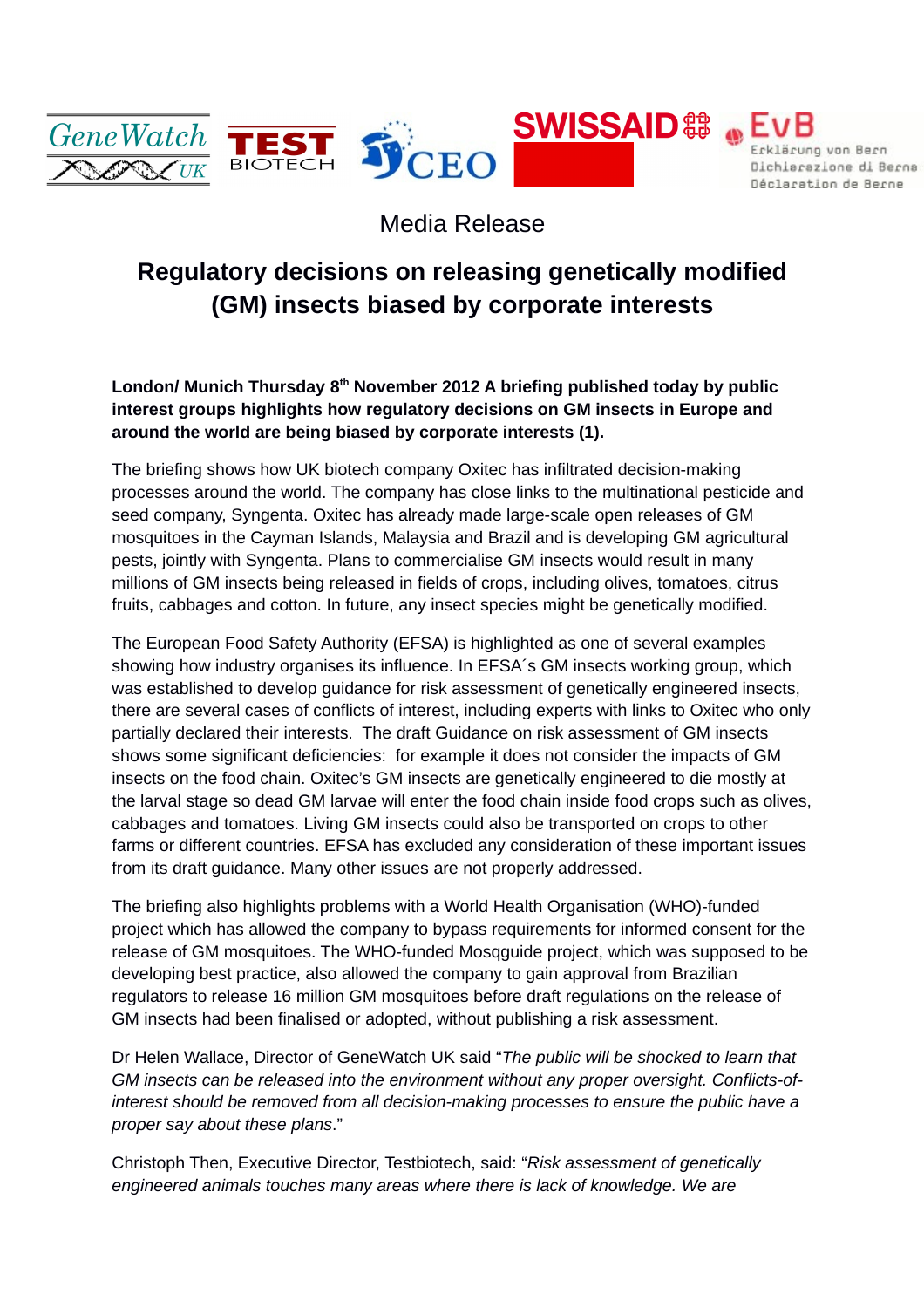*concerned that EFSA will apply a biased and selective protocol to safety without really sorting out potential hazards*."

François Meienberg, Berne Declaration, said: "*Companies such as Syngenta and Oxitec have to learn that negative impacts on the environment or health can arise from their lobbying activities. To act responsibly they have to change their lobbying behaviour immediately."*

Nina Holland, Corporate Europe Observatory (CEO), said: "*Experts on EFSA's working groups should not be allowed to have any conflict of interests with industry, let alone ties with companies producing the very product they are assessing - in this case GM insects. This clearly shows that EFSA's rules to deal with conflicts of interest still have major gaps*."

Tina Goethe, SwissAid, said: "*The development of GM-insects for agriculture implies unforeseeable risks for human health and environment. In order to meet the challenges of small scale agriculture in poor countries, we do not need expensive and high risk technologies, but agro-ecological solutions*."

The briefing highlights multiple attempts by Oxitec to influence regulation around the world, which have included:

• Attempts to define 'biological containment' of the insects (which are programmed to die at the larval stage) as contained use, by-passing requirements for risk assessments and consultation on decisions to release GM insects into the environment;

• Attempts to avoid any regulation of GM agricultural pests on crops which will end up in the food chain;

• Avoidance of any discussion of how GM insects can be contained at a site, or products produced using GM insects can be labelled;

• Exclusion of many important issues from risk assessments, including impacts of surviving GM mosquitoes on the environment and health, and impacts of changing mosquito populations on human immunity and disease;

• Failure to follow transboundary notification processes for exports of GM insects correctly;

• Undermining the requirement to obtain informed consent for experiments involving insect species which transmit disease;

• Attempts to avoid liability for any harm if anything goes wrong;

• Pushing ahead with large-scale open releases of GM mosquitoes before relevant guidance or regulations are adopted.

## **For further information contact:**

Helen Wallace, GeneWatch UK, Tel +44 (0)1298-24300 (office); +44 (0)7903-311584 (mobile), helen.wallace@genewatch.org

Christoph Then, Testbiotech, Tel + 49151 54638040, info@testbiotech.org

François Meienberg, Berne Declaration, Ph: +41 44 277 70 04, Email: food@evb.ch

Nina Holland, Corporate Europe Observatory (CEO), Tel: +32 2 8930930, Mobile: +31 (0) 6 302 85 042, nina@corporateeurope.org